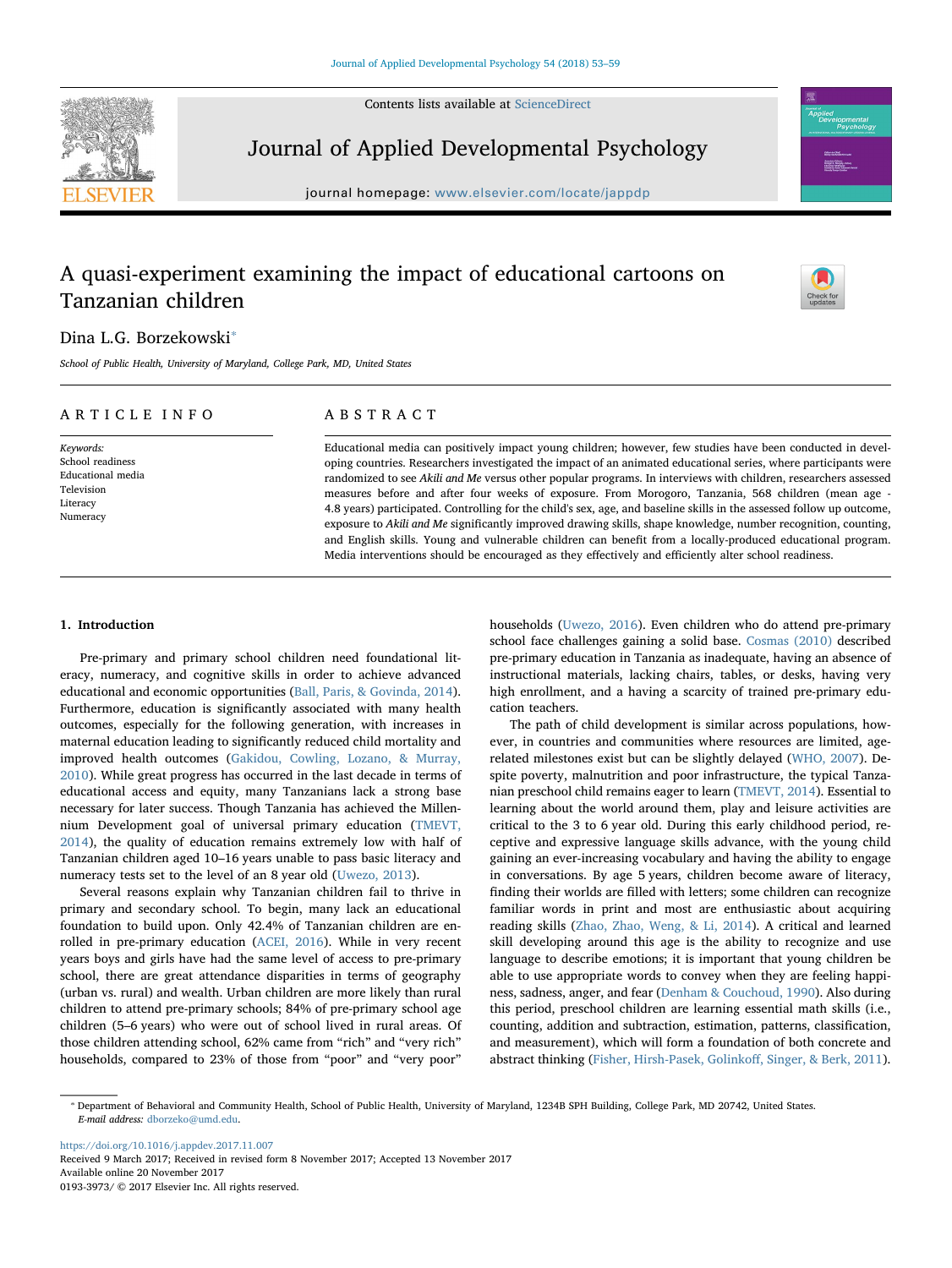Developmentally, this age is when children come to understand dimensional structures; symbols, such as letters or numbers, represent other things and can be connected ([Case, 1992; Fischer, 1980\)](#page-5-3). A child who is more adept early literacy tasks, emotional expression, and basic numeracy will 'ready to learn' in a formal school environment than one with fewer of these skills ([National Education Goals Panel, 1998\)](#page-6-8).

While not a replacement for a solid and enriching pre-school experience, educational media can serve as a stand-in by stimulating and supplementing learning. Around the world, well-produced television programming can engage hard-to-reach audiences by offering a source of informal education and enrichment ([Mares & Pan, 2013](#page-6-9)). The theorist Albert Bandura was one of the first to explore media effects, especially among young children [\(Bandura, 2001; Bandura & Walters,](#page-5-4) [1963\)](#page-5-4). Bandura noted that message components could be manipulated to impact attention, motivational processes, as well as self-efficacy. Attractive and relevant models, which can be examined through constructs like perceived similarity, increase the likelihood of successful observational learning [\(Bandura, 2004](#page-5-5)). Described in Fisch's Capacity Model ([Fisch, 2000](#page-6-10)), successful educational programs narrow the distance between the educational content and the narrative, so that facts and lessons are tightly woven into the storyline. Additional factors that can increase children's learning include bold and bright images and simple, melodic music [\(Yazejian & Peisner-Feinberg, 2009](#page-6-11)). Finally, familiarity with content, either through repetition, recognizable artifacts, or known subjects, results in children's greater learning from media [\(Crawley, Anderson, Wilder, Williams, & Santomero, 1999;](#page-5-6) [Fisch, 2000\)](#page-5-6).

The most well-studied children's television show has been Sesame Street [\(Cole & Lee, 2016](#page-5-7)). Longitudinal research conducted in the United States shows that children's early educational viewing can lead to positive trajectories, lasting well into secondary school ([Anderson,](#page-5-8) [Huston, Schmitt, & Linebarger, 2001; Fisch, 2014\)](#page-5-8). Preschool children exposed to the various international versions of Sesame Street have made significant gains in knowledge about letters, numbers, shapes, science, environment, one's culture, and health and safety-related practices [\(Borzekowski & Henry, 2011; Borzekowski & Macha, 2010;](#page-5-9) [Cole et al., 2003; Mares & Pan, 2013](#page-5-9)). In a study of 223 Tanzanian preschool children, significant gains in literacy, numeracy, social development, and emotional development were associated children's receptivity of Kilimani Sesame, as assessed through the accurate naming of the program's characters [\(Borzekowski & Macha, 2010](#page-5-10)).

Besides the literature on Sesame Street's international productions, no published research, to date, exists on the impact of children's media created in low and middle income countries (LMICs). The fact is, very little educational media is produced, and in turn evaluated, in LMICs. In such countries, most children's programming is comprised of entertainment and is imported from developed, northern-hemisphere countries [\(Bryant, 2007; Hendriyani, Hollander, d'Haenens, & Beentjes,](#page-5-11) [2011; Osei-Hwere, 2011](#page-5-11)). A study conducted in six LMICs found that young children were most familiar with the globally-distributed characters of Tom & Jerry, Mickey Mouse, Ben 10, and SpongeBob Squarepants (Borzekowski [& Pires, in press](#page-5-12)). The research presented in this paper is unique in that it examines the impact of a locally-made educational program produced in Dar es Salaam, Tanzania. Using a carefully designed study, we expected that young, peri-urban children exposed to several episodes of the educational cartoon Akili and Me compared to a similar cohort watching episodes of other contemporary and popular TV programs would show greater gains in various educational outcomes.

#### 2. Method

## 2.1. Setting

This study occurred in early 2016 and participants came from Morogoro. This location is in the eastern part of Tanzania, around

200 km west of Dar es Salaam, at the base of the Uluguru Mountains. Approximately 300,000 people live in Morogoro and the prominent industry is agriculture ([National Bureau of Statistics, 2012](#page-6-12)). In this region, 20.7% and 15.9% of women and men, aged 15 to 49 years, respectively, have a secondary education [\(MoHCDGEC et al., 2016\)](#page-6-13).

#### 2.2. Procedures and sample

The intervention began at school year's start, and involved children aged 3 to 6 years who had not yet attended any formal pre-primary school. At initial school year in-person meetings, parents were told about the study and informed that the purpose was to examine how controlled viewing of videos might affect children. Parents were provided with an overall list of videos that children might see during the study, without specific attention to Akili and Me. While viewing was incorporated into the regular school day, the protocol required active parental consent and active participant assent for partaking in the interviews and assessments. After the consent procedure, parents were interviewed, so demographic information could be obtained. Researchers assessed participating children at baseline and immediately following the intervention, which lasted four weeks. Interviews were in the local dialect of Kiswahili.

The baseline sample included 595 preschool children drawn from 9 randomly selected schools in peri-urban areas of Morogoro. This post intervention sample consisted of 568 children and this group served as our primary analysis sample. These children were on average 4.8 years  $(SD = 1.1)$  and 51.3% were female. Slightly more than half (57.2%) of the parents reported that the child lived in a household with an adult who had higher than a secondary education. According to parents, the children lived in households where 69.4% had a radio, 54.9% a television, 25.4% a refrigerator, and 74.6% piped water. Most (89.6%) households had a mobile phone; 27% of these phones were "smart phones." No significant differences were observed between the treatment and control children in terms of demographics or household resources.

Protocols were developed and reviewed by U.S. and East African child development experts, then pilot-tested with a sample of preschool children in Dar es Salaam. Instruments are available upon request. A team of 24 Tanzanian researchers were recruited and underwent extensive training, an initial two week course and then continuous inperson supervision so that protocols were delivered in an ethical, reliable, and valid manner. As part of this training, the researchers heard lectures on child development and research practices with young children. They practiced conducting research with young children and were very familiar with the different assessment tools. Additionally, approval for conducting research was obtained from the Tanzanian Commission for Science and Technology (COSTECH) and the University of Maryland's Institutional Review Board.

One-on-one interviews were done in Kiswahili before and after children were exposed to the intervention. It should be noted that the researchers were blind to the study's purpose and were not told if the child was in the treatment or control group. The interviews with the children took, on average, 40–45 min. Many questions allowed children to point to their answers on picture cards. Other questions were openended or involved scoring a response. For example, the researchers had a code scheme for how well the child drew his or her triangle. Researchers would give a score of 0, 1, 2, or 3 for the number of closed corners without gaps and a 0 (no) or 1 (yes) for whether the child's triangle resembled a triangle with diagonal, relatively straight lines.

Researchers also interviewed parents also in Kiswahili, for around 35 min, focusing questions on the child's demographics, household resources, and media use. These questions were all close-ended with structured responses.

After the baseline survey, researchers randomized children at each school setting for the intervention. Children were assigned to watch 30 min of Akili and Me (the treatment group) or popular children's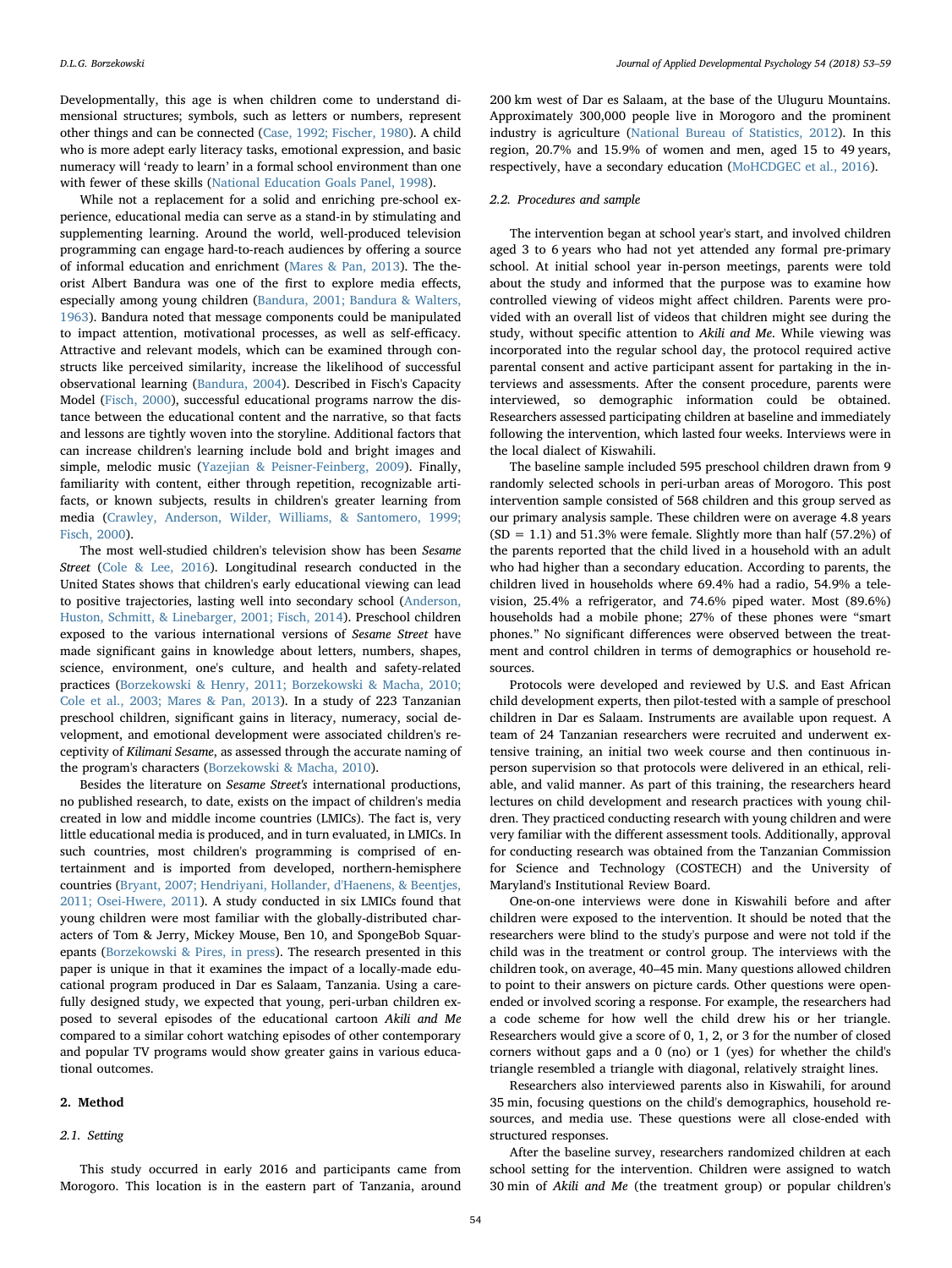programming (the control group), five days a week for four weeks. At each school, viewing occurred concurrently in two separate locations to reduce the possibility of contamination between groups. An implementation team, distinct from the research team, implemented the intervention and took attendance; schoolteachers assisted with attendance taking and then were asked to wait outside so as to avoid viewing of either group's intervention videos. Four research leads made unscheduled visits during the intervention to verify adherence to protocols.

No attention measures were collected. A child could be in the exposure location, but no attention measures were collected (such as monitoring of eyes-on-screen). Anecdotal reports indicate that the intervention was very popular, encouraging school attention and drawing interest of children not yet even enrolled in the school.

## 2.3. The treatment videos

Akili and Me is a Tanzanian produced animated series teaching school readiness skills, in both Kiswahili and English. A characterdriven approach is used to convey educational material, where East African characters (a young African girl and her animal friends) encounter challenges and solve problems. The first 12 min of every 30 min episode presents a Kiswahili speaking narrator to guide children along as 2–3 English vocabulary words are introduced through the characters' adventures. The remaining 18 min consists of 63 min segments teaching, in the following order: Kiswahili letter learning songs, English letter learning songs, drawing and fine motor skills (described in Kiswahili), story time (in Kiswahili), numeracy (in Kiswahili) and numeracy (in English). [Fig. 1](#page-2-0) shows a screenshot, displaying how content appears bold and clearly. Audiences see and hear the alphabet song where each letter is sung with a recognizable object, start with that letter ("K" is for "kuku"). In a given episode, educational material is developed such that viewers' learning is scaffolded. Material is shown in different ways, so that concepts are reinforced and complemented with similar components. Akili and Me commenced its broadcast in April 2016, so no study participants had prior exposure to the content, except for the small possibility of seeing promotional trailers broadcast on national television prior to the series launch.

In this study, five different episodes were shown over four weeks, with children watching each episode for four days in succession. This repetitive design was used since repeated exposures to episodes, as done with the children's educational program Blue's Clues, results in enhanced learning and program involvement ([Crawley et al., 1999\)](#page-5-6).

<span id="page-2-0"></span>

## 2.4. The control videos

Those children randomized into the control group watched ageappropriate children's television currently available on DVD or online in Tanzania. The selection of the control shows was based on an inquiry of non-study participants (40 children and 20 adults), where researchers asked subjects to "name five to seven of the most popular educational shows watched by Tanzanian children." Most of these programs were in Kiswahili, with limited dialog, and while perceived as education, it is not clear that this was a goal of these shows. The control programming mimicked the format of the treatment episodes, beginning with a 12-minute episode of Tinga Tinga Tales in Kiswahili, followed by 5–7 shorter videos of 2–5 min each, including programs such as Pingu, Shaun the Sheep, and Longhorn Kiswahili Stories. Like Akili and Me, these shows used bright and bold images to convey simple narratives. Tinga Tinga Tales and Longhorn Kiswahili Stories are produced in Kenya, Pingu and Shaun the Sheep are produced in the U.K. All shows used animal characters; those in Tinga Tinga Tales and Longhorn Kiswahili Stories were animals that inhabit the East Africa region, while Pingu used animals of the Antarctic and Shaun the Sheep features domesticated farm animals typical of Europe, North America, and Australia.

## 2.5. Measures

Researchers used culturally and age appropriate instruments, mainly the Save the Children International Development and Early Learning Assessment (IDELA) tool. IDELA successfully captures early learning of children from developing countries using a "rigorous, holistic yet feasible and reliable instrument" [\(Pisani, Borisova, & Dowd,](#page-6-14) [2015; Raikes, 2016\)](#page-6-14). IDELA's validity has been tested with over 5300 children from 11 countries with data collected between 2013 and 2014 ([Pisani et al., 2015](#page-6-14)). IDELA covers multiple dimensions of early childhood development, with a focus on early academic and behavioral skills, social-emotional developments, and aspects of physical health ([Wolf et al., 2017\)](#page-6-15). Using this tool, this research could assess outcomes that reflect skills and domains necessary for the success in primary grades [\(Pisani et al., 2015](#page-6-14)). Children with better knowledge and stronger skills in fine and gross motor capabilities, language and early literacy, math and problem solving, and socio-emotional awareness are more ready for school. Around the world, improving the early learning experience is a crucial step in preventing school dropout, reducing later learning difficulties, and enabling long-term school success ([Engle](#page-6-16) [et al., 2011](#page-6-16)). We assessed and describe in the following paragraphs how our research team used the IDELA tool to measure the drawing skills,

> Fig. 1. A screen shot from Akili and Me, showing that "K" is for "kuku", the Kiswahili word for chicken.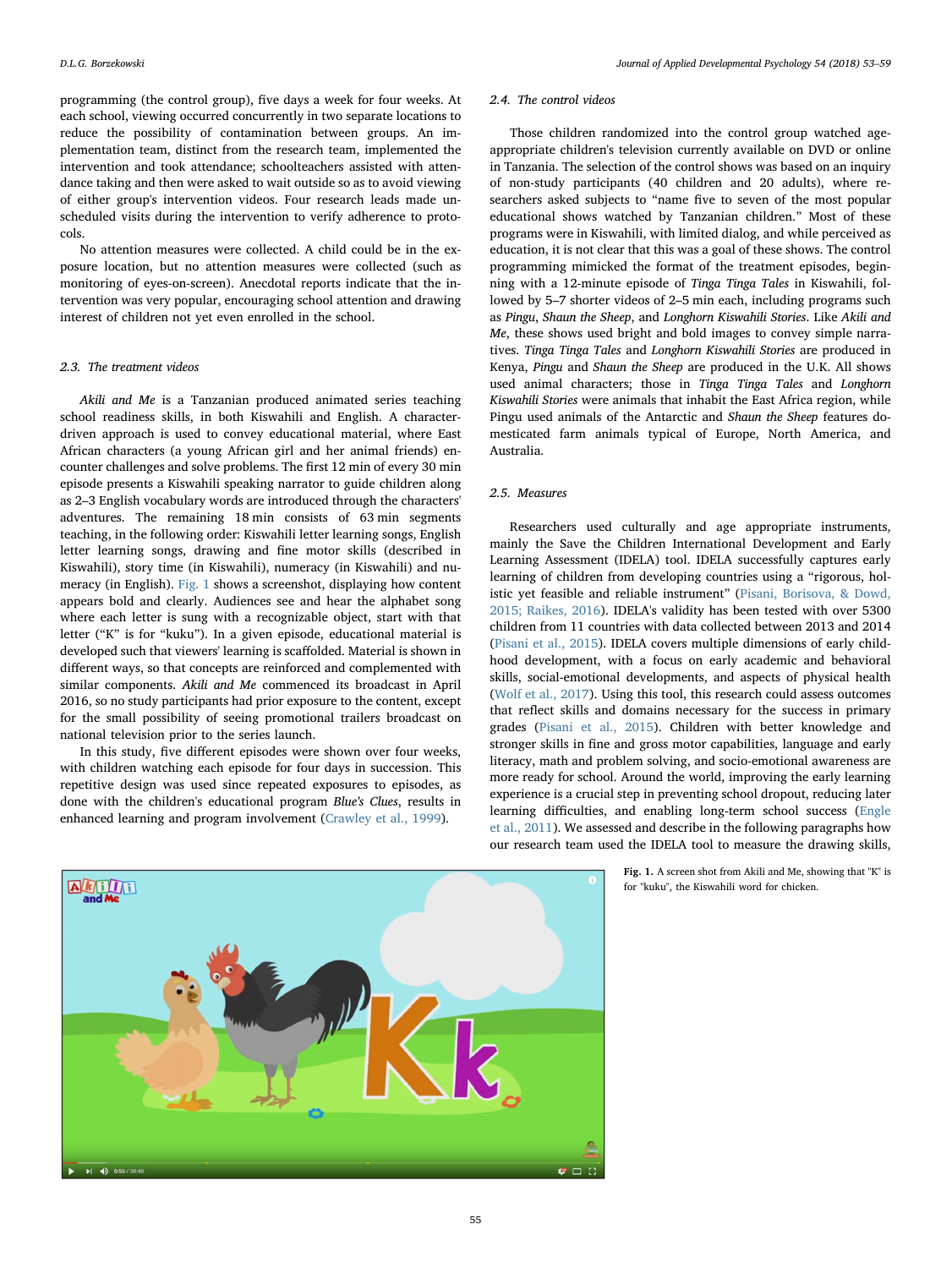shape knowledge, number recognition, counting, letter identification, emotion identification, and English skills. We omitted most of the IDELA's social-emotional and motor development question batteries from this study as they were less relevant to the content presented in either the treatment or control video programs.

#### 2.5.1. Drawing skills

At both assessments, children were asked to copy a triangle form as well as draw a picture of a person. Additional items measured the child's concentration on each of these tasks. Scoring rubrics noted how close to accurate were the illustrations. The baseline and follow up Cronbach's alphas was 0.80 (11 items).

## 2.5.2. Shape knowledge

Researchers presented a page of shapes and instructed children to identify a circle, rectangle, triangle, and square, first in Kiswahili, and then again in English. Researchers also asked children to name an object in their environment that was shaped like a circle. These items had extremely poor internal consistency (Cronbach's alpha was very low, 0.21 at baseline and 0.15 at follow-up), suggesting that children may be familiar with some shapes but not others.

#### 2.5.3. Number recognition

Researchers showed a grid including numbers ranging from 1 to 20, randomly placed, and asked participating children to identify each in Kiswahili or English. The baseline Cronbach's alpha was 0.91, and follow-up was 0.93.

## 2.5.4. Counting

Children answered 17 questions to assess their counting skills (Baseline Cronbach's alpha of 0.94, follow up of 0.95). Children were asked to recite the numbers from 1 to 10 in English, as well do different manipulations with beans instructed first in Kiswahili, and then in English (i.e., count out eight beans).

## 2.5.5. Letter identification

As done with numbers, letters were presented randomly placed in a grid. Researchers pointed to and asked children to name 20 different letters. Also, children were asked about the starting sound of three different words ("kaka," "toto," and "dada.") The baseline Cronbach's alpha was 0.92 at baseline as well as at follow-up (23 items).

## 2.5.6. Emotion identification

Seven questions were used to assess the children's ability to recognize and name emotions. Children are asked about a moment that made them feel sad and want to cry. They are also questioned about things that made them feel happy. Lastly, children are shown a line drawing of a child crying. They are asked to identify the depicted emotion and potential strategies to change how the child is feeling. Researchers coded the responses as appropriate or inappropriate. At baseline the Cronbach's alpha was 0.75 and at follow up it was 0.78.

## 2.5.7. English skills

Throughout the assessment, researchers asked 30 different questions in English. A scale was created from the child reciting to ten (ten items), naming six body parts (six items), noting shape names (four items) counting groups of beans (three items), identifying action words (four items), and noting letter sounds (three items). The baseline Cronbach's alpha was 0.85 and follow up was 0.88.

## 2.6. Analytic approach

We began by conducting a descriptive analysis of the sample and the outcomes, comparing our treatment and control groups at baseline and follow-up. Chi-square tests were used to consider the demographics, as these were categorical variables. Our outcome measures were the

child's post-intervention scores; these were all continuous, with normal distributions. Linear regression models were estimated to consider the impact of group assignment (treatment versus control) on the outcome scores, while entering just a parsimonious group of variables. We estimated models similar to those used in other research, so that comparisons could be made across studies of educational television ([Borzekowski & Henry, 2011; Borzekowski & Macha, 2010](#page-5-9)). We included a child's sex and age in the models, but based on other research we expected that the former would not be predictive while the later would significantly predict construct performance. The regression models were quite rigorous, as we included the child's baseline score into the model; we would expect that a great deal of variation would be explained on a child's earlier knowledge of a construct. As a result we are detecting only the impact of exposure to the treatment versus control on change over a four week intervention period.

In the regression analyses, we tested for moderating effects by including interactions in the regression models. While we expected that treatment condition would predict follow-up scores, we also considered if different factors affected the strength between the independent and dependent variable. For example, we explored if the relationship between treatment condition and performance on construct at follow up depended on a child's sex, age, and how a child did on that construct at baseline.

#### 3. Results

## 3.1. Intervention participation

The 568 children in the sample attended an average of 16.6  $(SD = 4.4)$  out of the 20 sessions. There was no significant difference in attendance between the treatment and control groups. At baseline, children knew none of the Akili and Me; following the intervention, children in the treatment group could name on average 1.8 (out of 5) characters while those in the control group could name 0.1 characters  $(t$  $(561) = 16.17$ ,  $p < 0.001$ ). Neither the child's sex nor age was associated with attendance or ability to name characters at follow-up.

## 3.2. Baseline and follow-up scores

[Table 1](#page-3-0) provides data on the different outcomes for each group, at baseline and follow-up. It should be noted that for three variables children in the control group began with significantly higher scores than those in the treatment group (number recognition  $(t (561) = 3.3,$  $p < 0.001$ ); counting (t (561) = 2.2,  $p < 0.05$ ); letter identification (t  $(561) = 3.0, p < 0.01$ ).

#### 3.3. Regression models

[Table 2](#page-4-0) offers information on the regression models. All models were significant, but the range of variation explained by this set of variables ranged from the low Adjusted  $R^2$  of 0.08 (shape knowledge) to

## <span id="page-3-0"></span>Table 1

Mean scores at baseline and follow-up for the different outcomes.

|                                                                                                                        |                                                                    | Treatment group                                                      |                                                                      | Control group                                                        |                                                                      |  |
|------------------------------------------------------------------------------------------------------------------------|--------------------------------------------------------------------|----------------------------------------------------------------------|----------------------------------------------------------------------|----------------------------------------------------------------------|----------------------------------------------------------------------|--|
| Variable                                                                                                               | Scale                                                              | Baseline<br>M(SD)                                                    | Follow-up<br>M(SD)                                                   | Baseline<br>M(SD)                                                    | Follow-up<br>M(SD)                                                   |  |
| Drawing skills<br>Shape knowledge<br>Number recognition<br>Counting<br>Letter identification<br>Emotion identification | $0 - 12$<br>$0 - 7$<br>$0 - 20$<br>$0 - 17$<br>$0 - 22$<br>$0 - 7$ | 5.2(3.3)<br>2.2(1.4)<br>3.1(3.9)<br>3.6(4.1)<br>1.5(2.7)<br>3.1(2.2) | 6.5(3.3)<br>2.6(1.3)<br>5.5(5.3)<br>5.5(5.5)<br>2.8(3.9)<br>3.6(2.3) | 5.4(3.6)<br>2.1(1.4)<br>4.4(5.5)<br>4.4(5.1)<br>2.4(4.3)<br>3.0(2.3) | 6.2(3.5)<br>2.3(1.4)<br>6.1(6.3)<br>5.0(5.4)<br>3.4(5.0)<br>3.5(2.4) |  |
| English skills                                                                                                         | $0 - 22$                                                           | 4.7(4.4)                                                             | 6.7(5.6)                                                             | 5.2(5.1)                                                             | 6.3(5.3)                                                             |  |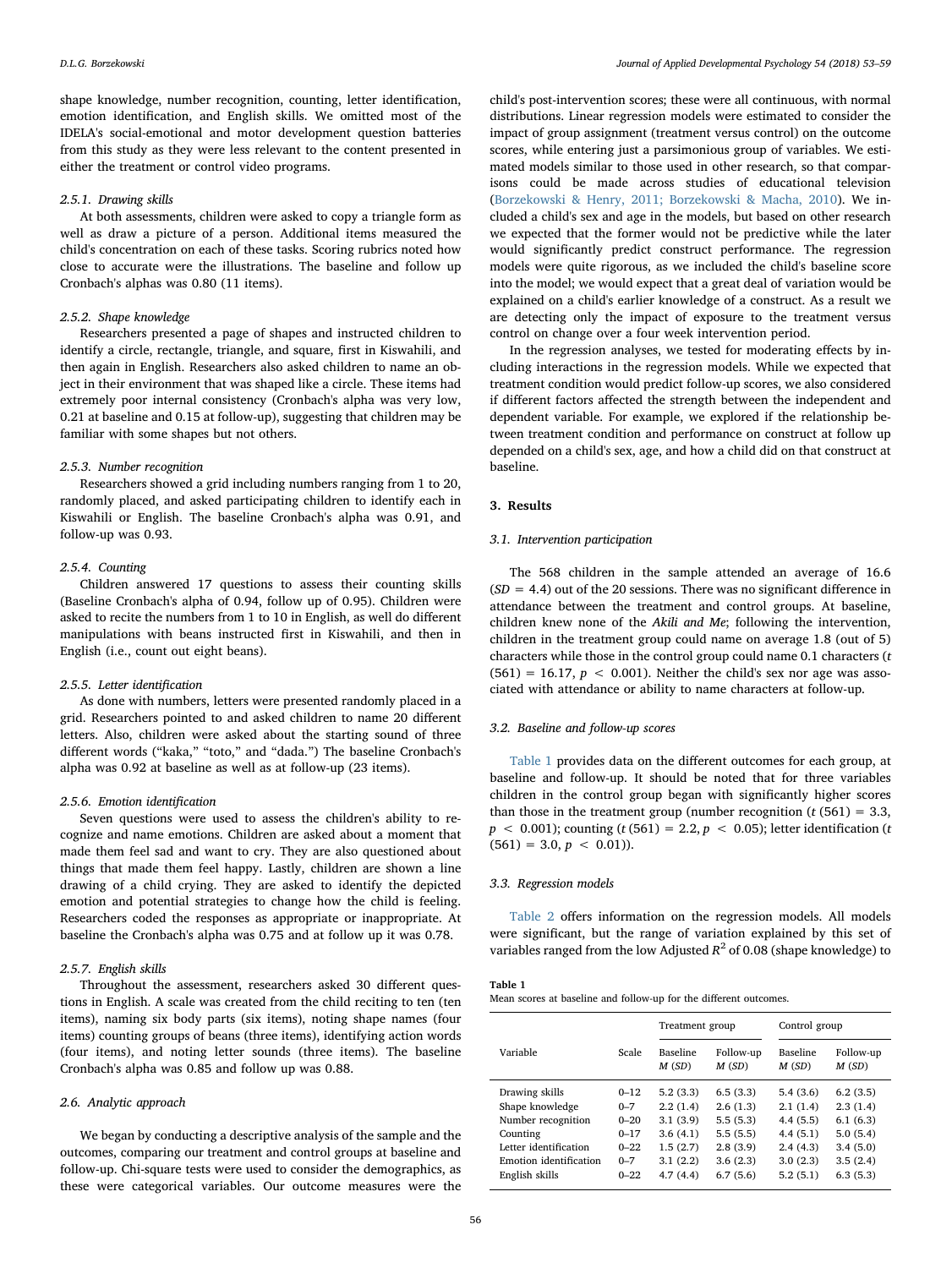#### <span id="page-4-0"></span>Table 2

Regression models predicting follow-up scores on various assessments.

| Variable                                  | Drawing skills       | Shape knowledge | Number recognition | Counting    | Letter identification | Emotion identification | English skills |
|-------------------------------------------|----------------------|-----------------|--------------------|-------------|-----------------------|------------------------|----------------|
| Constant                                  | 1.26                 | 1.26            | $-1.42$            | 0.85        | 0.75                  | 0.67                   | 1.59           |
| Baseline score                            | $0.62***$            | $0.23***$       | $0.93***$          | $0.79***$   | $0.96***$             | $0.51***$              | $0.68***$      |
| Sex (girls = 0, boys = 1)                 | $-0.35$ <sup>-</sup> | 0.06            | 0.42               | $-0.20$     | 0.03                  | $-0.06$                | $-0.08$        |
| Age                                       | $0.46***$            | $0.16**$        | $0.79***$          | $0.40*$     | 0.12                  | $0.29***$              | $0.42*$        |
| Condition (control = 0, intervention = 1) | $0.50*$              | $0.23*$         | $0.64*$            | $1.13***$   | 0.29                  | 0.08                   | $0.77*$        |
| Adjusted $R^2$                            | 0.48                 | 0.08            | 0.67               | 0.47        | 0.59                  | 0.29                   | 0.36           |
| $F$ stat (df)                             | 131.67***            | $13.30***$      | 279.83***          | $125.63***$ | 200.69***             | 57.39***               | 79.53***       |
|                                           | (4, 556)             | (4, 556)        | (4, 556)           | (4, 556)    | (4, 556)              | (4, 556)               | (4, 456)       |
| Effect of intervention                    | 8.2%                 | 9.7%            | 11.7%              | 24.0%       | 9.7%                  | 2.3%                   | 12.5%          |

<span id="page-4-2"></span> $^{-}$  p < 0.10.

```
*** p < 0.001.
```
the high Adjusted  $R^2$  of 0.67 (number recognition). Not surprisingly, a child's baseline score was a significant predictor for every model; a child's knowledge at the study's start was associated with his or her performance on the same construct four weeks later. A child's sex was never a significant predictor, suggesting that at this developmental stage, boys and girls are similar with respect their performance on these types of outcomes. Age was significant in all models except letter identification; children who were a little older in the sample did better than those who were younger on the assessments.

Exposure to the treatment program significantly improved children's scores, compared to those in the control group, for five of the seven outcomes (drawing skills, shape knowledge, number recognition, counting, and English skills). The effect of the intervention was greatest for counting skills, where those who had seen the treatment show performed on average 24% better on the follow-up assessment than those watching the control shows, controlling for the child's baseline score, sex, and age. The remaining effect sizes range from 2.3% to 12.5%.

Additional models were estimated which included highest parent education, access to different household resources, and attendance during the intervention period. None of these variables were consistently significant, so we offer these more parsimonious models - only controlling for baseline score, sex, and age. Moderating effects were not observed among these variables with the scores at follow up, so no interactions are included in the regression models.

#### 4. Discussion

This study offers solid evidence that exposure to the Tanzanianproduced children's program Akili and Me can boost school readiness. Children who watched Akili and Me, as confirmed by their ability to recognize and name characters, gained valuable and foundational educational content above and beyond other factors associated with achievement like existing knowledge and greater maturity. We document that among those children who already knew some content at baseline or were slightly older, there was an additional benefit from watching Akili and Me on most of the outcomes. In this work, we also observed that regardless of demographics, parents' education, household resources, and attendance during the intervention period, just four weeks of minimal, albeit controlled, exposure to Akili and Me could lead to higher scores in a variety of educational outcomes.

The greatest effects of exposure were observed for the outcome of counting, a measure that was featured and repeated often in the Akili and Me videos. The next greatest effect was seen with English skills, which is not surprising as it is a stated goal of the program. Interestingly, watching Akili and Me was not associated with either letter or emotion identification. The former finding is odd, as the program does presents and name letters; the latter finding is more understandable, as this content is less frequently emphasized. These various

results have already been reported to the production team and efforts are underway to revise how content with weaker and non-significant findings can be improved to better reach the target audience.

To date, the published international educational media research has considered Sesame Street productions. (Our team is aware of studies of other television programs; however, these are not available as they are privately owned by either the production companies or foundations.) The results of this study of Akili and Me greatly resemble the findings observed in other Sesame studies [\(Borzekowski & Macha, 2010; Mares &](#page-5-10) [Pan, 2013\)](#page-5-10). For example, in this and other research examining the impact preschool media, a child's sex is hardly ever a significant predictor of outcomes. It seems that boys and girls under age 6 or 7 years benefit from programming in similar ways. In contrast, age and baseline knowledge of a topic are usually significant and positive in estimated models [\(Borzekowski & Henry, 2011; Borzekowski & Macha, 2010](#page-5-9)). Children who are slightly older and have some background related to the assessed constructs seem to do better than those who are younger and new to the presented material. This small study of Akili and Me provides additional evidence to the children and media literature, presenting that exposure to an educational program can have beneficial effects on vulnerable children, even in low and middle income countries.

Drawing on Fisch's Capacity Model [\(Fisch, 2000\)](#page-6-10) which theorizes on how educational media affect their audiences, we can assume that Akili and Me lessened the distance between the presented narrative and the educational content. Akili and Me uses character-driven stories to highlight learning outcomes. In the English language learning segments, the four main characters encounter problems that require the character to learn and repeat the target word in order to complete his/ her challenge or adventure. In one episode, a circle, square, and triangle run away from the Shape Train, stalling the train's movement. The main character must find and identify by name the shapes in order to get the train back on course. The educational media literature recommends that salient formal features like bright colors and music be used, as these increase young children's attention to media ([Anderson &](#page-5-13) [Pempek, 2005\)](#page-5-13). Akili and Me incorporates bold visuals (see again [Fig. 1\)](#page-2-0) and catchy melodies to present content. As well, media researchers have found that young children benefit and learn more when material is moderately repeated [\(Crawley et al., 1999\)](#page-5-6). In Akili and Me, each target English word is built into the story and repeated a minimum of three times in the initial 12-minute segment, followed by reinforcement in various ways throughout the rest of the episode.

A strength of Akili and Me is that it uses scaffolding to convey a lesson or topic; that is, a variety of instructional techniques are employed to teach an objective. For example, a show whose goal was to teach about the body opened with a one 12-minute segment where the characters learn about body part names (head, body, legs, arms) by building a doll which then comes alive (subgoal – teaching body terms in English). This was followed by a 3-minute song calling out to viewers

<span id="page-4-4"></span> $p < 0.05$ .

<span id="page-4-3"></span><sup>\*\*</sup>  $p < 0.01$ .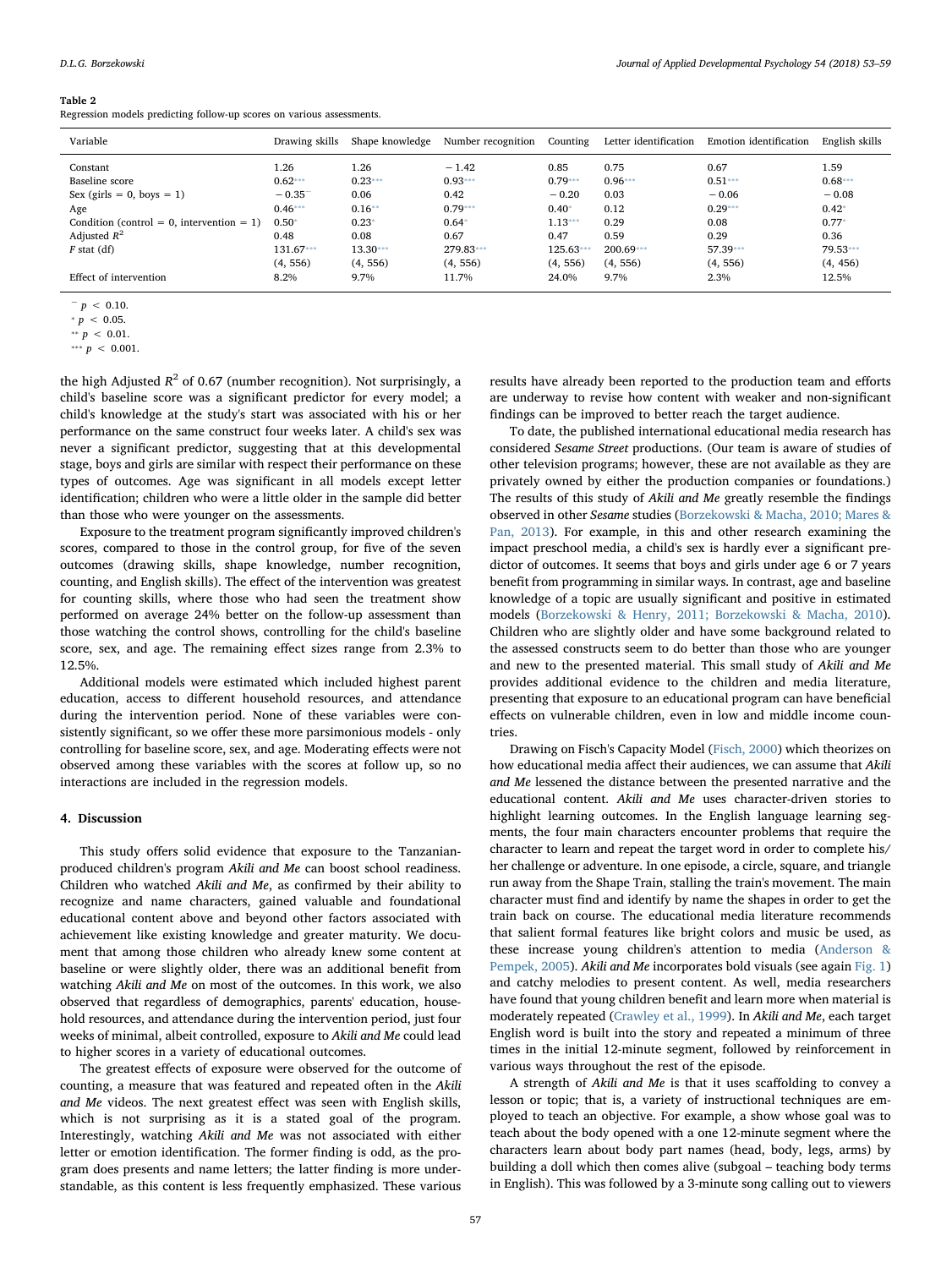to 'touch your head', 'touch your arms', 'touch your body', 'touch your legs' (subgoal – teaching body terms in local language). Next, audiences saw a 3-minute drawing segment in which a narrator modeled and encouraged viewers to draw a simple body form (subgoal – developing fine motor skills). The episode closed with a 3-minute story entitled 'Good Food to Make You Strong' which incorporates the words presented in the episode (subgoal – using English and local language vocabulary).

While Akili and Me employs many critical factors necessary for effective educational media, its most distinctive feature likely contributing to the program's success, especially for this young and vulnerable audience, is the inclusion of culturally relevant elements. To date, practically all media reaching Tanzanian children comes from other regions of the world and include references that might be unfamiliar to this audience. For example, the popular children's show Shaun the Sheep is produced in the U.K. and its protagonist makes allusions to cultural items like da Vinci's painting Mona Lisa and movies such as Star Wars, The Matrix, and Pulp Fiction. In contrast, Akili and Me is a locally-produced educational program, that presents the music, characters, and culture of East African children. Akili and Me's episodes center around four themes of early childhood: 1) all about me, 2) my environment, 3) my home and neighborhood, and 4) school readiness. These themes draw on and reflect the lives of young African children. The show's main character, Akili, is a four year old Tanzanian girl, living in a modest village home surrounded by chickens and other livestock. Her fictional friends, Little Lion, Happy Hippo, and Bush Baby, are animals with which many rural African children may know. Local details, such as fabric styles and foods eaten, are embedded in Akili's adventures. If children are more familiar with a program's features, then they are better able to devote more energy to processing the novel content [\(Fisch, 2000\)](#page-6-10), such as new words, numbers, and letters. Furthermore and adhering to Articles 29 and 30 of the United Nations Convention on the Rights of the Child ([United Nations, 1989\)](#page-6-17), Akili and Me recognizes and conveys aspects of East Africa's identity, values, and language and uses them effectively to advance educational and entertaining content. This is not a surprising finding. Almost forty years ago, researchers found that children learned more from a televised narrative when their ethnic and social class background matched that of the program's characters and situation ([Newcomb & Collins, 1979\)](#page-6-18).

Despite the challenges of the study setting, this work was well-designed, closely monitored, and employed rigorous measures. Quality control was notable. For example, the local research team was welltrained to best conduct this research, and assessment tools considered the limited attention spans and literacy skills of the participating children. Supervisors double-checked attendance records. Collected data had high reliability and resembled data collected from similar samples (Pisani [et al., 2015](#page-6-14)). The estimated regressions models were quite restrictive, as we included the baseline measure which picked up a great amount of the variation in the outcomes. It is remarkable that exposure over just four weeks was significantly and positively associated with most of the outcomes.

Still, limitations remain. This work occurred in a remote location of Tanzania, and it is unknown if the impact of Akili and Me can generalize to additional samples in Tanzania or other SubSaharan African countries. The results here were observed after a four week intervention. We do not know the long-term impact of this exposure, nor do we know if effects are sustained after viewing. Lastly, an odd finding was observed in this data and may suggest a problem. For three variables, our control group had significantly greater skills at baseline compared to the treatment group. The research and implementation teams have been consulted, and we can confirm that true randomization occurred to assign children to groups. The observed differences suggest that there may be an irregularity with the groups bring some reservation into interpreting the findings from this study.

This study has exciting implications. Exposure to a television show that can be delivered through broadcast is egalitarian; especially in low

and middle income countries, where access to preschool education may be limited, the reach of television is practically universal [\(Mares & Pan,](#page-6-9) [2013\)](#page-6-9).

There is a moral imperative to create economically efficient and equitable investments in childhood education ([Heckman, 2011\)](#page-6-19). Developmentally, children between the ages of three to six years are ready to learn. They are becoming aware of and excited to make sense of the various symbols in their environments. Early childhood is a critical time, and enriched environments and quality stimulation are of utmost importance ([WHO, 2007\)](#page-6-4). The preschool child eager to learn, and educational media is just one platform that can be used to convey and model information [\(Kirkorian, Wartella, & Anderson, 2008](#page-6-20)). Broadcast television in developing countries can serve as a cost effective way to influence and affect learning, especially through educational programming designed to increase school readiness and social competence in young viewers (Baydar, Kağitҫibaş[i, Küntay, & Gök](#page-5-14)şen, 2008; Engle [et al., 2011; Huston & Wright, 1996\)](#page-5-14). In locations where pre-primary education may be less than adequate, well-produced educational media can assist in readying children to enter grade 1 of primary school. This study of Akili and Me, along with the literature on the international Sesame Workshop productions, offers promising support that media can have positive effects, even among some of the world's most vulnerable children [\(Kirkorian et al., 2008; Mares & Pan, 2013](#page-6-20)).

## References

- <span id="page-5-1"></span>ACEI, Association for Childhood Education International (2016). Promoting early childhood development and education in Tanzania's post 2015 sustainable development agenda. [http://www.acei.org/tanzania/,](http://www.acei.org/tanzania/) Accessed date: 9 September 2009.
- <span id="page-5-8"></span>[Anderson, D. R., Huston, A. C., Schmitt, K. L., & Linebarger, D. W. J. C. \(2001\). Early](http://refhub.elsevier.com/S0193-3973(17)30085-0/rf0010) [childhood television viewing and adolescent behavior: The recontact study.](http://refhub.elsevier.com/S0193-3973(17)30085-0/rf0010) [Monographs for the Society for Research in Child Development, 66](http://refhub.elsevier.com/S0193-3973(17)30085-0/rf0010), 264.
- <span id="page-5-13"></span>[Anderson, D. R., & Pempek, T. A. \(2005\). Television and very young children.](http://refhub.elsevier.com/S0193-3973(17)30085-0/rf0015) American [Behavioral Scientist, 48](http://refhub.elsevier.com/S0193-3973(17)30085-0/rf0015)(5), 505–522.
- <span id="page-5-0"></span>[Ball, J., Paris, S. G., & Govinda, R. \(2014\). Literacy and numeracy skills among children in](http://refhub.elsevier.com/S0193-3973(17)30085-0/rf0020) [developing countries. In D. A. Wagner \(Ed.\).](http://refhub.elsevier.com/S0193-3973(17)30085-0/rf0020) Learning and education in developing [countries: Research and policy for the post-2015 UN Development Goals](http://refhub.elsevier.com/S0193-3973(17)30085-0/rf0020) (pp. 26–41). [New York: Palgrave MacMillan](http://refhub.elsevier.com/S0193-3973(17)30085-0/rf0020).
- <span id="page-5-4"></span>[Bandura, A. \(2001\). Social cognitive theory of mass communication.](http://refhub.elsevier.com/S0193-3973(17)30085-0/rf0025) Media Psychology, 3, 265–[299](http://refhub.elsevier.com/S0193-3973(17)30085-0/rf0025).
- <span id="page-5-5"></span>[Bandura, A. \(2004\). Social cognitive theory for personal and social change by enabling](http://refhub.elsevier.com/S0193-3973(17)30085-0/rf0030) [media. In A. Singhal, M. J. Cody, E. M. Rogers, & M. Sabido \(Eds.\).](http://refhub.elsevier.com/S0193-3973(17)30085-0/rf0030) Entertainment[education and social change: History, research, and practice](http://refhub.elsevier.com/S0193-3973(17)30085-0/rf0030) (pp. 75–96). Mahwah, NJ: [Erlbaum](http://refhub.elsevier.com/S0193-3973(17)30085-0/rf0030).
- Bandura, A., & Walters, R. H. (1963). [Social learning and personality development.](http://refhub.elsevier.com/S0193-3973(17)30085-0/rf0035) New [York: Rinehart and Winston](http://refhub.elsevier.com/S0193-3973(17)30085-0/rf0035).
- <span id="page-5-14"></span>Baydar, N., Kağitçibaşi, Ç., Küntay, A., & Gökşen, F. (2008). Effects of an educational television program on preschoolers: Variability in benefits. Journal of Applied Developmental Psychology, 29, 249–360. [http://dx.doi.org/10.106/j.appdev.2008.06.](http://dx.doi.org/10.106/j.appdev.2008.06.005) [005](http://dx.doi.org/10.106/j.appdev.2008.06.005).
- <span id="page-5-9"></span>Borzekowski, D. L. G., & Henry, H. K. (2011). The impact of Jalan Sesama on the educational and healthy development of Indonesian preschool children: An experimental study. International Journal of Behavioral Development, 35, 169–179. [http://dx.doi.](http://dx.doi.org/10.1177/0165025410380983) [org/10.1177/0165025410380983.](http://dx.doi.org/10.1177/0165025410380983)
- <span id="page-5-10"></span>Borzekowski, D. L. G., & Macha, J. (2010). The role of Kilimani Sesame on the healthy development of Tanzanian preschool children. Journal of Applied Developmental Psychology, 31. <http://dx.doi.org/10.106/j.appdev.1010.05.002> (398–305).
- <span id="page-5-12"></span>[Borzekowski, D. L. G., & Pires, P. P. \(2017\). A six country study of young children's media](http://refhub.elsevier.com/S0193-3973(17)30085-0/rf0055) [exposure, logo recognition, and dietary preferences.](http://refhub.elsevier.com/S0193-3973(17)30085-0/rf0055) Journal of Children and Media (in [press\)](http://refhub.elsevier.com/S0193-3973(17)30085-0/rf0055).
- <span id="page-5-11"></span>[Bryant, J. A. \(2007\). Understanding the children's television community from an orga](http://refhub.elsevier.com/S0193-3973(17)30085-0/rf0060)[nizational network perspective. In J. A. Bryant \(Ed.\).](http://refhub.elsevier.com/S0193-3973(17)30085-0/rf0060) The children's television community (pp. 35–[55\). Mahwah, NJ: Lawrence Erlbaum Associates, Inc.](http://refhub.elsevier.com/S0193-3973(17)30085-0/rf0060)
- <span id="page-5-3"></span>Case, R. (1992). [The mind's staircase: Exploring the conceptual underpinnings of children's](http://refhub.elsevier.com/S0193-3973(17)30085-0/rf0065) thought and knowledge. [Hillsdale, NJ: Erlbaum.](http://refhub.elsevier.com/S0193-3973(17)30085-0/rf0065)
- Cole, C. F., Arafat, C., Tidhar, C., Tafesh, W. Z., Fox, N. A., Killen, M., ... Yung, F. (2003). The educational impact of Rechov Sumsum/Shara'a Simsim: A Sesame Street television series to promote respect and understanding among children living in Israel, the West Bank, and Gaza. International Journal of Behavioral Development, 27, 409–422. <http://dx.doi.org/10.1080/01650250344000019>.
- <span id="page-5-7"></span>Cole, C. F., & Lee, J. H. (2016). The Sesame eff[ect: The global impact of the longest street in](http://refhub.elsevier.com/S0193-3973(17)30085-0/rf0075) the world. [New York: Routledge](http://refhub.elsevier.com/S0193-3973(17)30085-0/rf0075).
- <span id="page-5-2"></span>Cosmas, J. (2010). [Challenges facing primary school heads in managing pre-primary school](http://refhub.elsevier.com/S0193-3973(17)30085-0/rf0080) [units subsumed within established primary school structures in Tanzania](http://refhub.elsevier.com/S0193-3973(17)30085-0/rf0080) (Unpublished [M.A. thesis\)University of Dodoma.](http://refhub.elsevier.com/S0193-3973(17)30085-0/rf0080)
- <span id="page-5-6"></span>Crawley, A. M., Anderson, D. R., Wilder, A., Williams, M., & Santomero, A. (1999). Effects of repeated exposures to a single episode of the television program Blue's Clues on the viewing behaviors and comprehension of preschool children. Journal of Educational